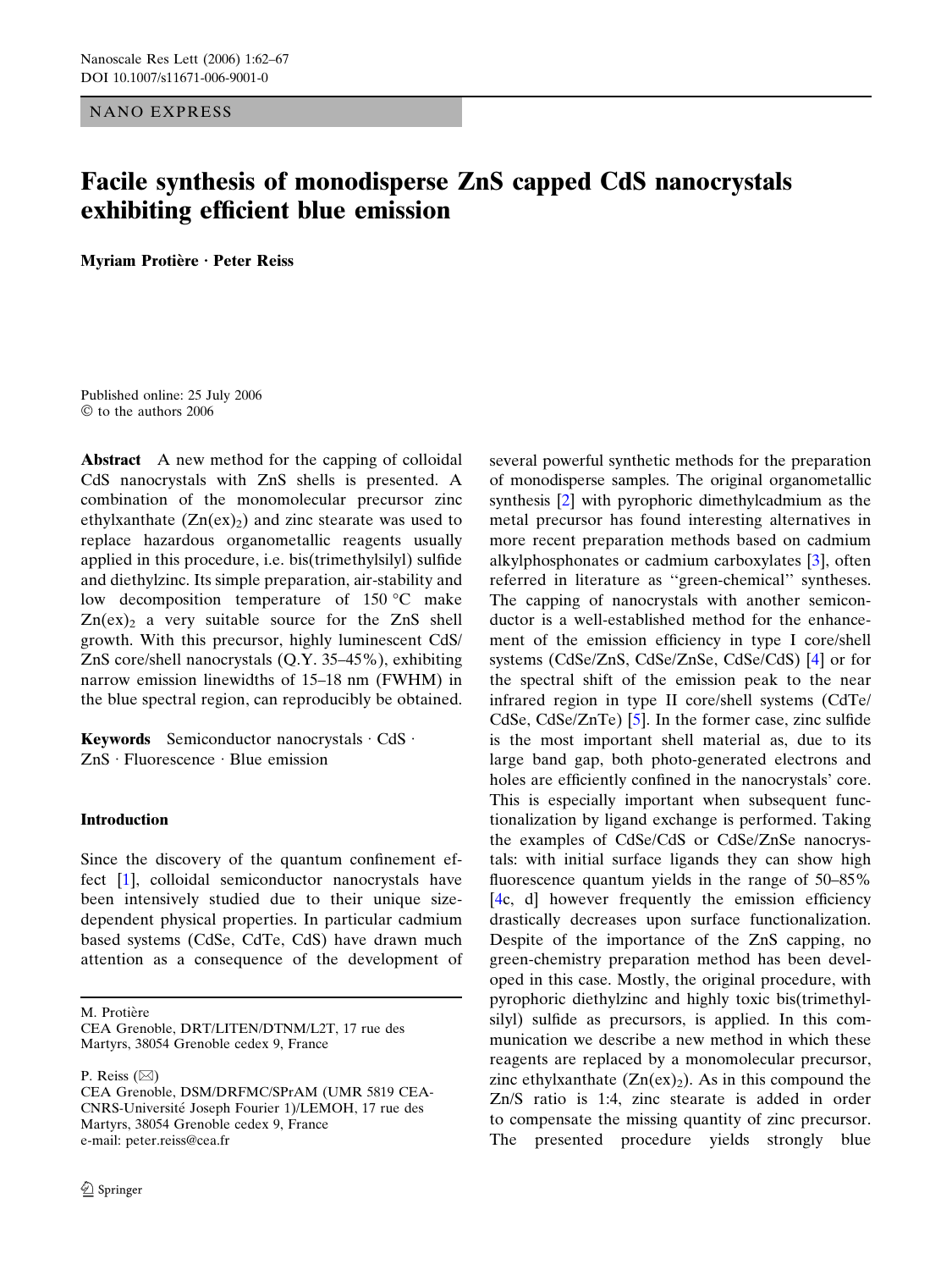luminescent, monodisperse CdS/ZnS core/shell nanocrystals of high color purity.

#### Experimental

Preparation of  $Zn(ex)_2$ 

An analogous procedure to that reported for the preparation of cadmium ethylxanthate was used [[6\]](#page-4-0). A solution of zinc chloride (0.005 mol in 20 ml of distilled water) was mixed with a solution of potassium ethyl xanthogenate (1.6 g (0.01 mol), in 20 ml of distilled water) under constant stirring. The resulting white precipitate was filtered, washed with distilled water and dried in vacuum. Yield 1.15 g (75%). Elemental analysis (%), experimental (calculated): Zn, 22.89 (21.11); S, 43.04 (41.40); C, 23.15 (23.26); H, 3.10 (3.90).

## Preparation of CdS/ZnS nanocrystals

## (1) Synthesis of 4 nm CdS nanocrystals

One millimole of cadmium stearate, 2 mmol of stearic acid, 4 mmol of oleylamine and 13.4 g of octadecene were mixed in a three-neck flask equipped with a condenser and heated under argon to 300 °C. Then 1.25 ml of a solution of sulfur in octadecene (0.08 M) was swiftly injected. The temperature was allowed to decrease to  $250 \degree C$  and kept at this value for 20 min. After cooling to room temperature, 1 ml of trioctylphosphine (TOP) was added and the nanocrystals were precipitated with 10 ml of a  $CHCl<sub>3</sub>/CH<sub>3</sub>OH$  (1:1) mixture and 30 ml of acetone. The supernatant was discarded and the nanocrystals were redispersed in hexane. Purification was carried out by repeating this precipation/centrifugation/redispersion cycle.

## (2) ZnS shell growth

0.143 micromole of the CdS nanocrystals (quantity determined on the basis of absorbance measurements, cf. Ref. [\[7](#page-4-0)]) were dispersed in 5 ml of octadecene and 5 ml of oleylamine. After degassing, a mixture constituted of 0.1325 mmol of  $Zn(ex)_2$ , dissolved in 1.3 g of dioctylamine (DOA), and 0.4 mmol of zinc stearate in 5 ml of octadecene was added within 45 min by means of a syringe pump. Aliquots were taken during the injection to monitor the shell growth. The purification was carried out in the same way as for the core nanocrystals without adding TOP.

#### Characterization techniques

Solution UV–vis spectra were recorded on a HP 8452A spectrometer (wavelength range 190–820 nm). Photoluminescence measurements were carried out with an AvaSpec-2048-2 spectrofluorometer using a blue LED (400 nm) for excitation. EDX analyses were performed with a JEOL JSM-840A scanning electron microscope equipped with an Oxford Instruments energy dispersive X-ray analyzer and TEM images were obtained with a JEOL 4000EX transmission electron microscope operated at 300 kV. Elemental analysis of  $Zn(ex)$ <sub>2</sub> was carried out by the Analytical Service of CNRS Vernaison (France). A thermo balance SETA-RAM TG 92-12 was used for thermogravimetric analysis applying a heating rate of 10 K/min under air. Powder X-ray diffraction was performed with a Philips X'Pert MPD diffractometer using a Co X-ray source operated at 50 kV and 35 mA with a secondary graphite monochromator.

For the determination of the room temperature fluorescence quantum yield (Q.Y.), the spectrally integrated emission of a CdS/ZnS nanocrystal dispersion in hexanes was compared to the emission of an ethanol solution of coumarine  $(Q.Y. = 73\%)$  of identical optical density at the excitation wavelength (400 nm). Mean values of the Q.Y. were established by repeating the measurements for different dilutions.

## Results

CdS nanocrystals were prepared according to the method published by Yu and Peng [[8\]](#page-5-0) using an oleylamine/octadecene solvent mixture instead of pure octadecene. In our experiments, the addition of a primary amine to the solvent led to a narrowing of the size dispersion, indicating that amine molecules, by interacting with cadmium ions, can influence the crystal growth kinetics. A similar behavior has been observed in the case of CdSe nanocrystals' synthesis in coordinating solvents [\[4](#page-4-0)d, [9](#page-5-0)]. After the synthesis, we attempted to purify the CdS nanocrystals by standard cycles of precipitation with a polar solvent or a solvent mixture and redispersion in a non-polar solvent. We found, however, that, by this method, octadecene and non-bound stearic acid molecules are difficult to separate from the CdS nanocrystals complexed with initial surface ligands due to similar solubility parameters. The purification is considerably facilitated by addition of a small amount of TOP to the crude reaction mixture. TOP can bind to the nanocrystals' surface and complete in this way the ligand shell consisting of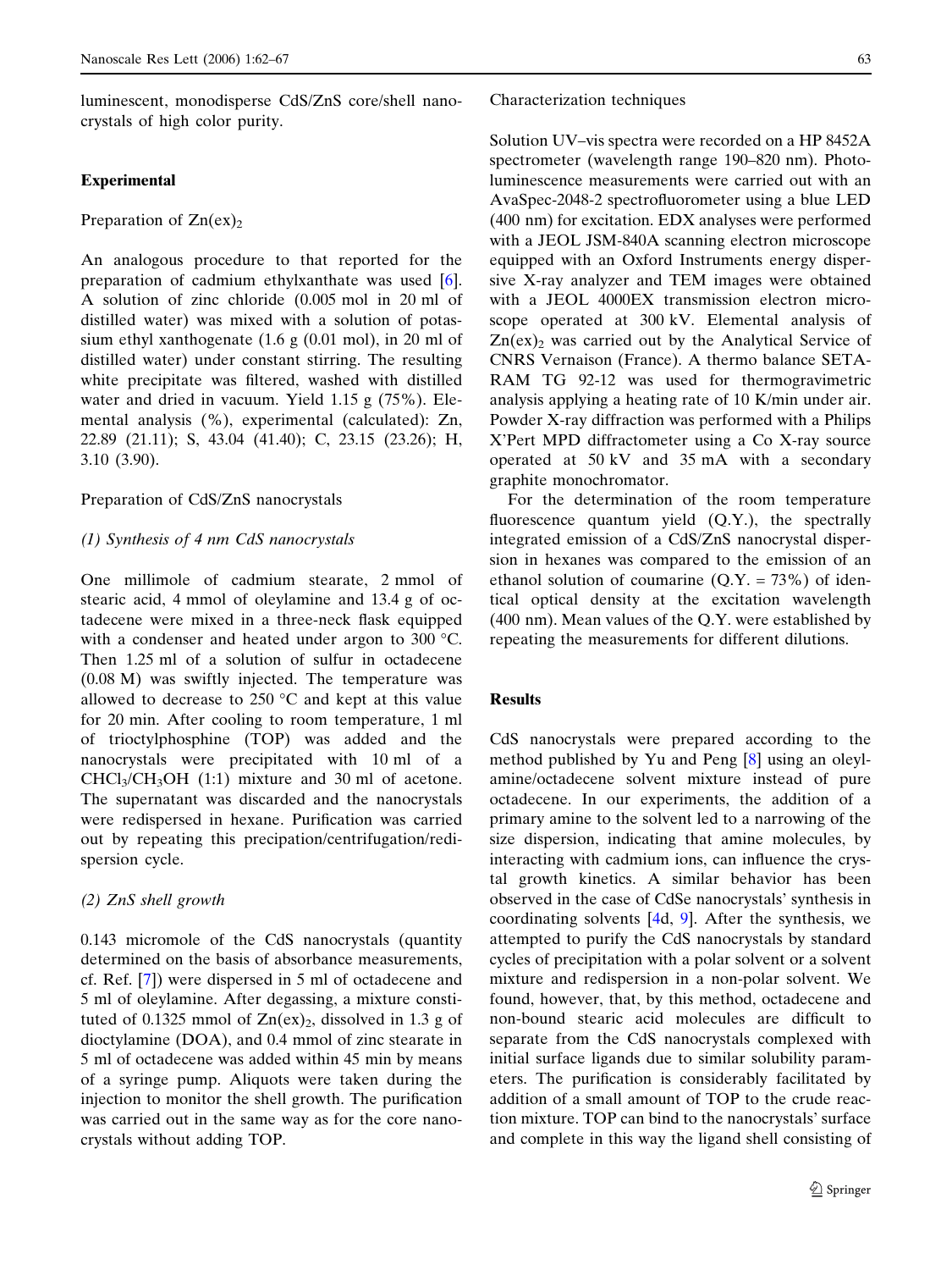

Fig. 1 Thermogravimetric analysis of  $Zn(ex)_2$ 

stearic acid. Furthermore the alkyl chains of TOP are much shorter than those of octadecene or stearic acid, reducing possible hydrophobic interactions between the nanocrystals' surface and the hydrophobic components of the reaction medium.

In the subsequent ZnS shell growth we have decided to use  $Zn(ex)_2$ . To serve as a precursor for  $ZnS$  shell growth,  $Zn(ex)_2$  must decompose at temperatures lower than those used for the core nanocrystals' synthesis, ideally lower than 200  $\degree$ C. As seen from the thermogravimetric analysis, this is the case. Figure 1 shows the thermogravimetric curve of  $Zn(ex)_2$ , which reveals a distinct weight loss at  $149\text{ °C}$  corresponding to 61% of the initial mass, leading to a residual of the hypothetical formula  $ZnS<sub>2</sub>$ .

The concentration of the CdS nanocrystals used for the ZnS shell growth was determined by means of UV– vis absorption spectroscopy [[7\]](#page-4-0) and the quantity of  $Zn(ex)$  necessary for five  $ZnS$  monolayers was slowly added to the core nanocrystal dispersion at 225  $\degree$ C. As in the  $Zn(ex)$  molecule the  $Zn/S$  ratio is 1:4, the calculation of the needed precursor quantity (cf. Ref. [[10\]](#page-5-0)) is based on sulfur and the missing quantity of zinc



Fig. 3 EDX analysis of the prepared CdS/ZnS nanocrystals

precursor is compensated by zinc stearate. The latter compound acts also as the source of stabilizing stearate ligands for the nanocrystals' surface.

Figure 2 presents TEM images at different magnifications of the prepared CdS/ZnS nanocrystals. In contrast to the used spherical 4 nm CdS core nanocrystals, the core/shell particles exhibit predominantly a tetrahedral shape with an edge length of 6.8 nm. They are nearly monodisperse and arrange themselves into 2D networks. Due to the low contrast of ZnS it is difficult to exactly determine the nanocrystals' size and in particular the shell thickness. EDX analysis providing S/Cd/Zn atomic ratios is helpful in this respect (Fig. 3).

The ratios found were 53.4% S, 28.6% Zn and 18.0% Cd. The Zn/Cd ratio of 1.59:1 is in a very good agreement with the calculated ratio necessary for the formation of 5 ZnS monolayers on 4 nm CdS nanocrystals. Therefore it can be concluded that the process of the shell formation is essentially quantitative. Figure [4](#page-3-0) shows the X-ray diffractogram of the same sample. The comparison of the corresponding

Fig. 2 TEM images at different magnifications of the prepared CdS/ZnS nanocrystals

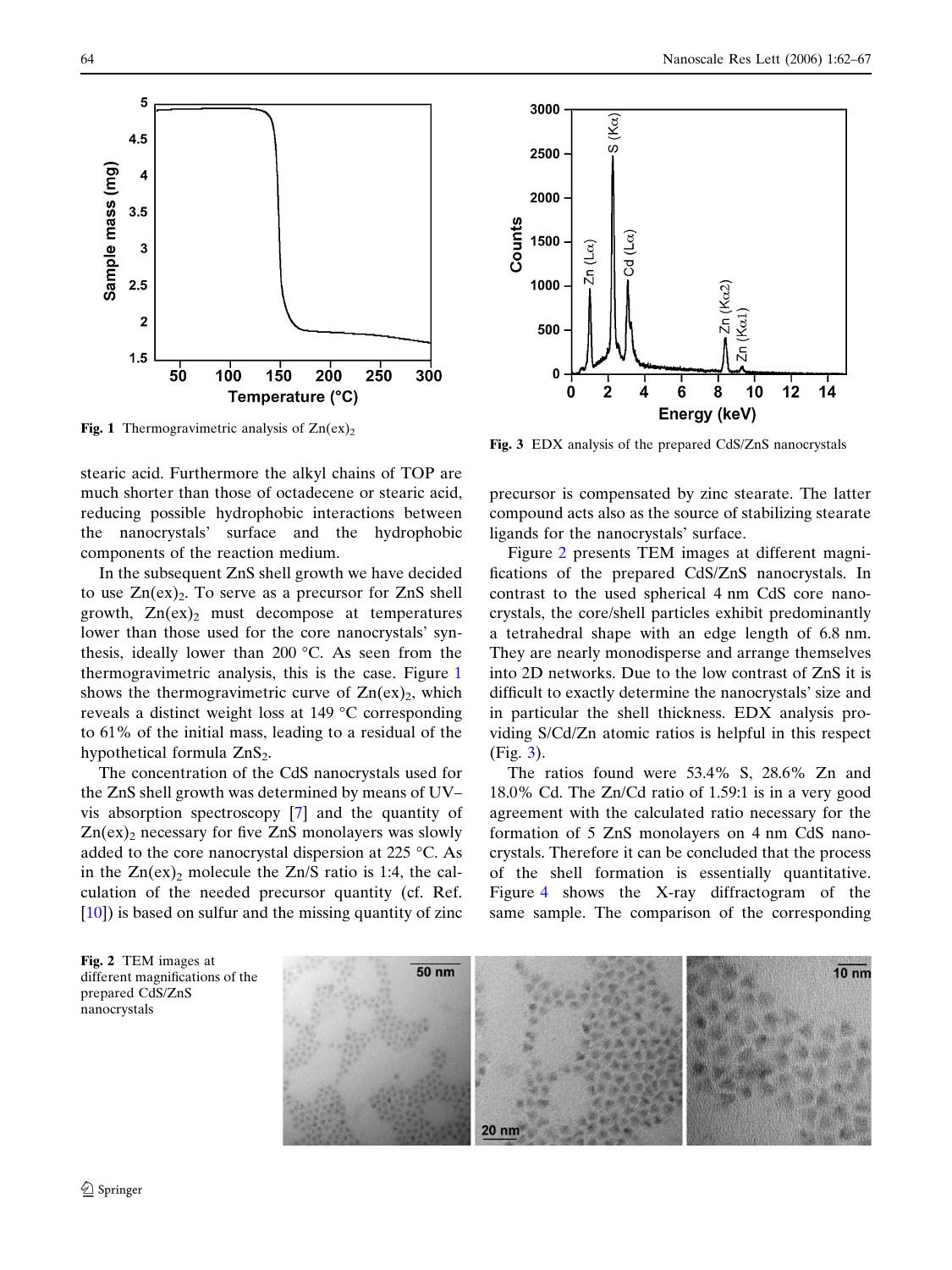<span id="page-3-0"></span>

Fig. 4 Bottom: Powder X-ray diffractogram of the CdS/ZnS nanocrystals. Top: XRD patterns of the sample, of wurtzite CdS (JCPDS file 80-0006) and of wurtzite ZnS (80-0007)

diffraction patterns exhibits that the reflection angles lie between those characteristic of pure wurtzite CdS and those of pure wurtzite ZnS, which is expected for the CdS/ZnS core/shell system.

Figure 5 shows the evolution of the absorption and emission spectra of the nanocrystals during the growth of the ZnS shell. In the UV–vis absorption spectra the pronounced excitonic peak as well as several higher energy absorption features indicate a stable narrow size distribution throughout the entire reaction time. This is confirmed by the corresponding PL spectra (Fig. 5b). The photoluminescence of the CdS core nanocrystals is dominated by deep-trap emission spanning over the whole visible range. This broad emission is nearly completely suppressed even for small amounts of the injected ZnS precursor. During the first stage of the addition, the PL peak undergoes a bathochromic shift from 442 to 463 nm and then its position stabilizes. This shift, attributed



Fig. 5 (a) UV–vis absorption spectra; (b) PL spectra (excitation wavelength 400 nm) recorded during the addition of 6 ml of the ZnS precursor solution. This corresponds to the growth of a ca. 5 monolayer thick ZnS shell on the 4 nm CdS core nanocrystals. The spectra are shifted vertically for clarity

to partial leakage of the excitons into the shell, is similar to that reported for CdS/ZnS nanocrystals prepared by other synthetic routes [[11\]](#page-5-0). Remarkably, the PL peak linewidth does not broaden throughout the growth of 5 ZnS monolayers and is as narrow as 16.4 nm (FWHM). This behavior is significantly different from that reported for other preparation methods where the linewidth of the CdS cores (ca. 17–19 nm) usually increases to values of ca. 24– 26 nm upon the growth of 2–3 ZnS monolayers [[11\]](#page-5-0). The fluorescence quantum yield of the discussed sample is 41%  $(\pm 5\%)$ . Similar values have been measured for other samples studied, emitting in the spectral region of 440–480 nm.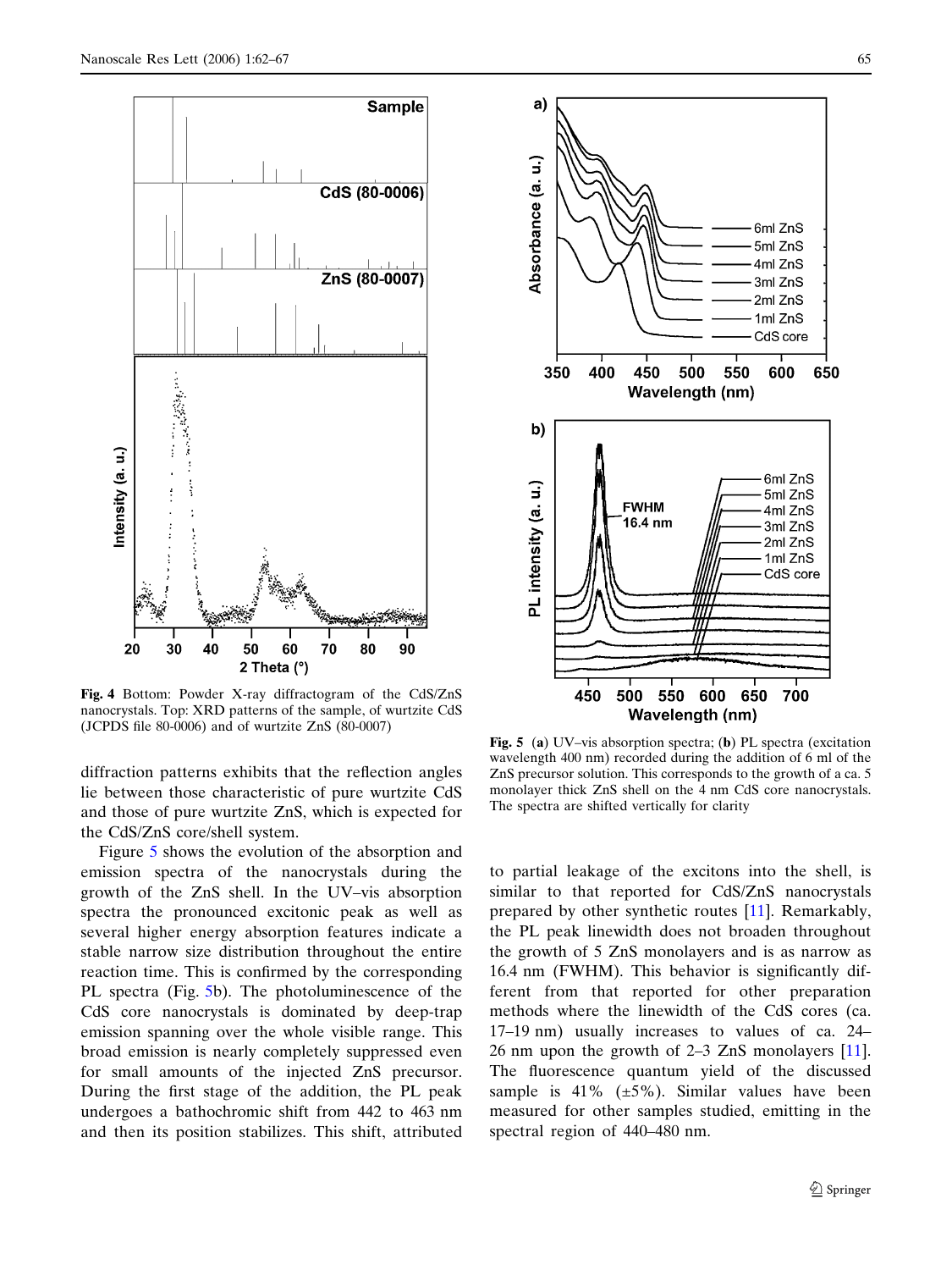### <span id="page-4-0"></span>**Discussion**

The growth of ZnS shells on CdSe nanocrystals, reported for the first time one decade ago, [4] has led to a huge amount of synthesis work devoted to core/ shell systems. The precursors used for the shell growth have to fulfill several requirements. First, they have to be soluble in an organic solvent to enable a slow injection into the reaction mixture, which, in turn facilitates a homogeneous shell growth and prevents from the nucleation of the shell material nanocrystals. Second, the temperature of ZnS formation has to be sufficiently low, typically inferior to 230  $\,^{\circ}$ C, so that ripening of the core nanocrystals leading to spectral broadening of the emission peak can be minimized. In addition, precursors suitable for the industrialization of the nanocrystals' preparation procedure must be safe, air-stable, easy to handle and, if possible, commercially available at low cost.

Following these criteria, pyrophoric diethylzinc, initially used as the zinc source, has been replaced by zinc stearate in the preparation of ZnSe and CdSe/ ZnSe nanocrystals [4d, [12](#page-5-0), [13b](#page-5-0)]. However, the substitution of the originally used sulfur precursor  $(bis(trimethylsilyl)subfide, (TMS)<sub>2</sub>S)$  with an appropriate precursor has turned out more difficult. Contrary to the case of elemental selenium, elemental sulfur, dissolved in TOP, is not sufficiently reactive due to strong phosphorous–sulfur interactions. Several methods for the preparation of transition metal sulfide nanocrystals, including ZnS, with octadecene as the solvent for sulfur, have been described in the literature [\[13](#page-5-0)]. However, reaction temperatures in the range of  $320-340$  °C are necessary, incompatible with the ZnS shell growth on core nanocrystals.

More recently the use of metal alkylxanthates as monomolecular precursors for the growth of CdS [\[14](#page-5-0)] and  $Cd_{1-x}Zn_xS$  nanocrystals has been reported [[15\]](#page-5-0). Xanthates contain both the metal and the sulfur precursors in one molecule and the metal sulfide is formed during their thermal decomposition.

 $Zn(ex)_2$  is particularly interesting as a potential new monomolecular precursor because of its facile preparation. It can be obtained in good yields in a one-step reaction between two commercial reagents (zinc chloride and potassium ethyl xanthogenate) in water. Since it readily precipitates from the reaction medium, it can be easily purified by simple washing.  $Zn(ex)_2$  is soluble in Lewis bases such as alkyl amines or alkyl phosphines. In this communication we have used either DOA or TOP, as the solvent for  $Zn(ex)_2$ . The evolution of the optical spectra during the shell growth is very similar in both cases and the

observed emission linewidths and fluorescence quantum yields represent the best values reported to date. The new shell growth method can easily be extended to the preparation of other core/shell and core/shell/shell systems such as CdSe/ZnS, CdSe/ ZnSe/ZnS or CdSe/CdS/ZnS nanocrystals. This work is in progress.

## Conclusion

We presented a new method for the overcoating of CdS nanocrystals with a ZnS shell using a monomolecular precursor, namely zinc ethylxanthate. The rather low temperature of its thermal decomposition together with its facile preparation and handling make this compound a very promising precursor for the ZnS shell growth. The obtained CdS/ZnS nanocrystals exhibit fluorescence quantum yields of 35–45%, which are the highest values observed to date for this system. Due to their narrow emission linewidths of 15–18 nm (FWHM) in a wavelength range of 440–480 nm, the prepared nanocrystals have a high potential for applications in blue emitting electroluminescent diodes and for the generation of white light when combined with green and red emitters.

#### References

- 1. (a) A.I. Ekimov, A.A. Onushchenko, J. Exp. Theor. Phys. Lett. 34(6), 346 (1982); (b) A. Henglein, J. Phys. Chem. 86, 2291 (1982); (c) R. Rossetti, L. Brus, J. Phys. Chem. 86, 4470 (1982)
- 2. C.B. Murray, D.J. Norris, M.G. Bawendi, J. Am. Chem. Soc. 115, 8706 (1993)
- 3. (a) Z.A. Peng, X. Peng, J. Am. Chem. Soc. 123, 183 (2001); (b) L. Qu, Z.A. Peng, X. Peng, Nano Lett. 1(6), 333 (2001)
- 4. (a) M.A. Hines, P. Guyot-Sionnest, J. Phys. Chem. B 100, 468 (1996); (b) B.O. Dabbousi, J. Rodriguez-Viejo, F.V. Mikulec, J.R. Heine, H. Mattoussi, R. Ober, K.F. Jensen, M.G. Bawendi, J. Phys. Chem. B 101, 9463 (1997); (c) X. Peng, M.C. Schlamp, A.V. Kadavanich, A.P. Alivisatos, J. Am. Chem. Soc. 119, 7019 (1997); (d) P. Reiss, J. Bleuse, A. Pron, Nano Lett. 2(7), 781 (2002)
- 5. (a) S. Kim, B. Fisher, H.-J. Eisler, M.G. Bawendi, J. Am. Chem. Soc. 125, 11466 (2003); (b) K. Yu, B. Zaman, S. Romanova, D. Wang, J.A. Ripmeester, Small 1, 332 (2005); (c) C.T. Cheng, C.Y. Chen, C. Lai, W. Liu, S. Pu, P.T. Chou, Y.H. Chou, H.T. Chiu, J. Mater. Chem. 15, 3409 (2005); (d) C.Y. Chen, C.T. Cheng, J.K. Yu, S.C. Pu, Y.M. Cheng, P.T. Chou, Y.H. Chou, H.T. Chiu, J. Phys. Chem. B 108, 10687 (2004)
- 6. P.S. Nair, T. Radhakrishnan, N. Revaprasadu, G. Kolawole, P. O'Brien, J. Mater. Chem. 12, 2722 (2002)
- 7. W.W. Yu, L. Qu, W. Guo, X. Peng, Chem. Mater. 15, 2854 (2003)